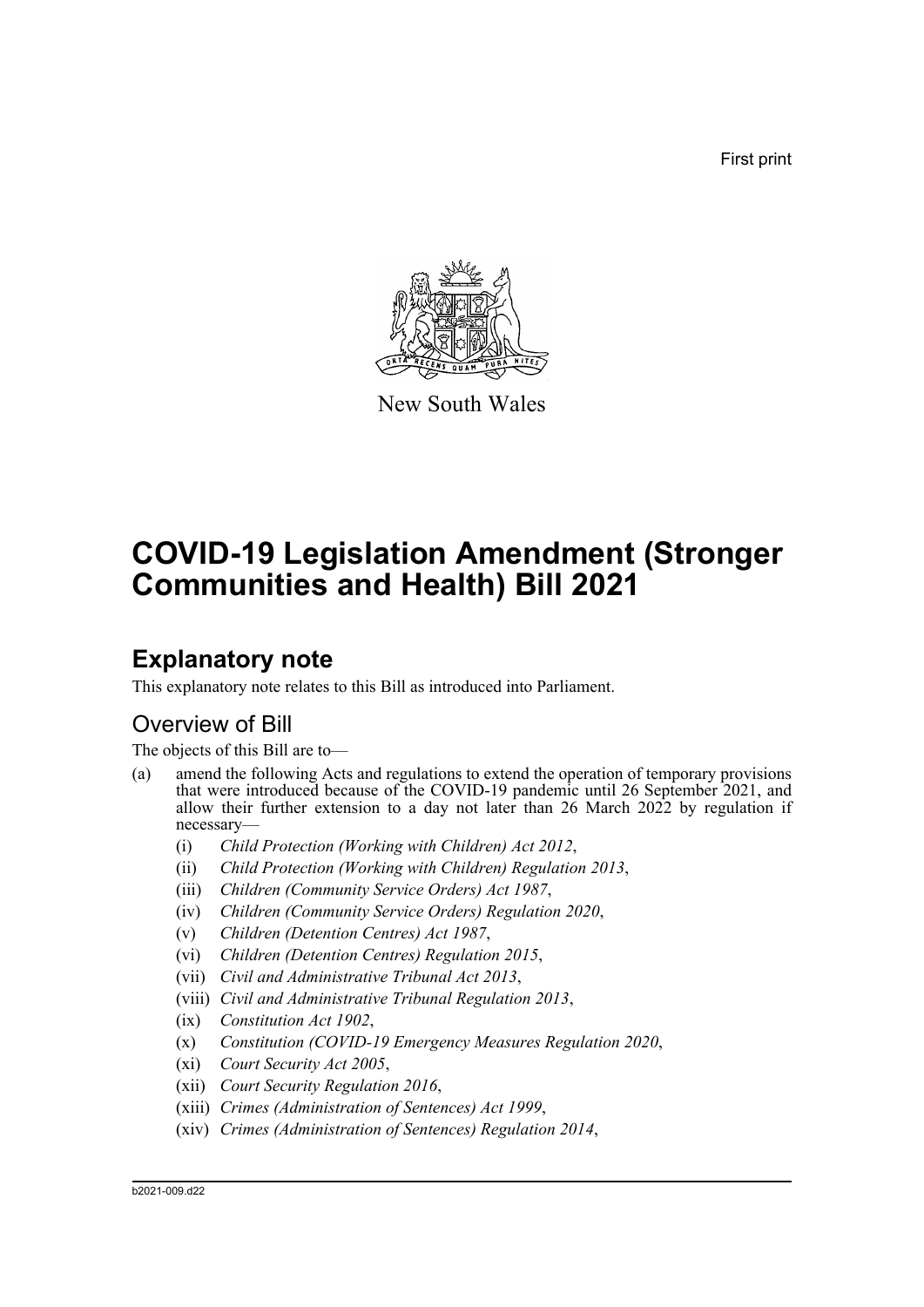- (xv) *Criminal Procedure Act 1986*,
- (xvi) *Criminal Procedure Regulation 2017*,
- (xvii) *Evidence (Audio and Audio Visual Links) Act 1998*,
- (xviii)*Evidence (Audio and Audio Visual Links) Regulation 2015*,
- (xix) *Interpretation Act 1987*,
- (xx) *Jury Act 1977*,
- (xxi) *Jury Regulation 2015*,
- (xxii) *Private Health Facilities Act 2007*,
- (xxiii)*Public Health Act 2010*,
- (xxiv) *Sheriff Act 2005*,
- (xxv) *Sheriff Regulation 2016*, and
- (b) repeal temporary regulation-making powers in the following Acts that were introduced because of the COVID-19 pandemic-
	- (i) *Civil and Administrative Tribunal Act 2013*,
	- (ii) *Criminal Procedure Act 1986*, and
	- (iii) *Interpretation Act 1987*, and
- (c) amend the *Mental Health and Cognitive Impairment Forensic Provisions Act 2020* (the *Act*) to—
	- (i) ensure the process for making orders relating to diversion of accused persons in the Local Court does not trigger the processes under the *Local Court Act 2007* relating to the commencement of proceedings, and
	- (ii) clarify that the Mental Health Review Tribunal's power to extend of a statutory review period applies only to mandatory reviews for forensic patients, mandatory reviews for correctional patients and reviews of persons in custody who are subject to community treatment orders, and
	- (iii) provide for the transitional arrangements for criminal proceedings in the Supreme Court and District Court in which the court had imposed a limiting term in respect of the accused person and that were commenced before the commencement of the Act, and
	- (iv) clarify the transitional arrangements for summary proceedings before a Magistrate and that were commenced before the commencement of the Act, and
- (d) repeal the *Mental Health (Forensic Provisions) Amendment (Victims) Act 2018*.

## Outline of provisions

**Clause 1** sets out the name, also called the short title, of the proposed Act.

**Clause 2** provides for the commencement of the proposed Act.

## **Schedule 1 Amendment of Acts and instruments relating to COVID-19 emergency measures**

#### **Child Protection (Working with Children) Act 2012 No 51**

**Schedule 1.1** amends section 54 to provide that the temporary provisions allowing the Children's Guardian to extend the period for which a working with children check clearance is in force are extended to 26 September 2021 or a later day, not later than 26 March 2022, prescribed by regulation.

#### **Child Protection (Working with Children) Regulation 2013**

**Schedule 1.2** repeals clause 19A consequent on the amendment in Schedule 1.1.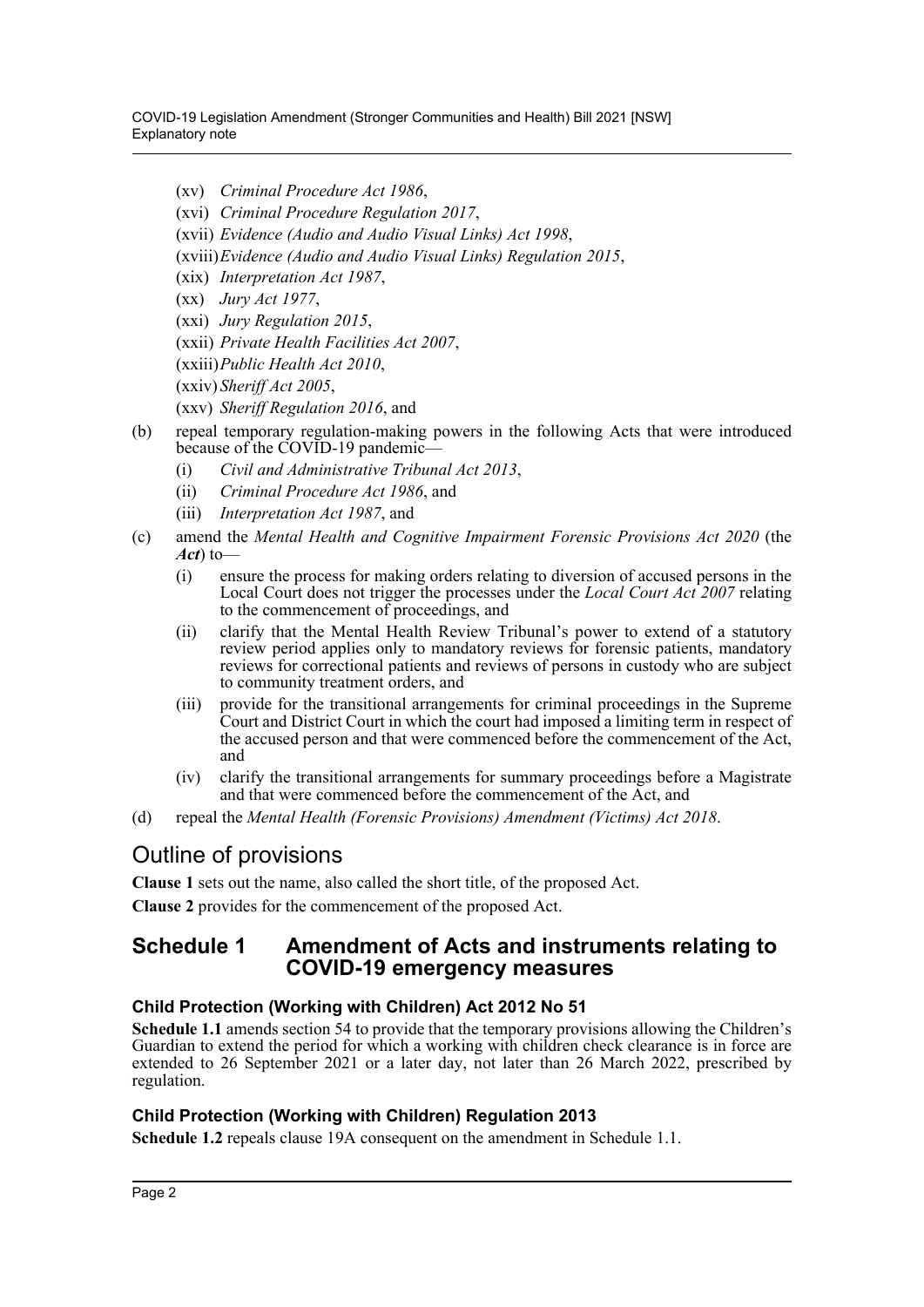#### **Children (Community Service Orders) Act 1987 No 56**

**Schedule 1.3[1]** amends the definition of *prescribed period* in section 9A(3) to provide that the temporary provisions allowing a court to make a children's community service order if satisfied that community service work will become available, even if not available at the time because of the COVID-19 pandemic, are extended to 26 September 2021 or a later day, not later than 26 March 2022, prescribed by regulation.

**Schedule 1.3[2]** amends the definition of *prescribed period* in section 14A(3) to provide that the temporary provisions enabling a person to present at a place by audio link or audio visual link for the purposes of a children's community service order are extended to 26 September 2021 or a later day, not later than 26 March 2022, prescribed by regulation.

#### **Children (Community Service Orders) Regulation 2020**

**Schedule 1.4** repeals clause 16A consequent on the amendments in Schedule 1.3[1] and [2].

#### **Children (Detention Centres) Act 1987 No 57**

**Schedule 1.5** amends the definition of *prescribed period* in section 110(5) to provide that the temporary provisions allowing the Secretary of the Department of Communities and Justice to prohibit or restrict visitors to detention centres are extended to 26 September 2021 or a later day, not later than 26 March 2022, prescribed by regulation.

#### **Children (Detention Centres) Regulation 2015**

**Schedule 1.6** repeals clause 157 consequent on the amendment in Schedule 1.5.

#### **Civil and Administrative Tribunal Act 2013 No 2**

**Schedule 1.7[1]** amends the definition of *prescribed period* in Schedule 1, clause 22 to provide that the temporary provisions providing the NSW Civil and Administrative Tribunal flexibility in practices and procedures when exercising functions during the COVID-19 pandemic are extended to 26 September 2021 or a later day, not later than 26 March 2022, prescribed by regulation.

**Schedule 1.7[2]** repeals Schedule 1, clauses 26 and 30, which contain temporary regulation-making powers that were introduced because of the COVID-19 pandemic.

#### **Civil and Administrative Tribunal Regulation 2013**

**Schedule 1.8** repeals clause 11 consequent on the amendment in Schedule 1.7[1].

#### **Constitution Act 1902 No 32**

**Schedule 1.9[1]** amends the definition of *prescribed period* in Schedule 8, clause 1 to provide that the temporary provisions enabling the Governor to make regulations prescribing the ways and forms in which a Bill may be assented to, and in which meetings of the Executive Council may be held, are extended to 26 September 2021 or a later day, not later than 26 March 2022, prescribed by regulation.

**Schedule 1.9[2]** amends Schedule 8, clause 5 to provide that the temporary provisions are repealed on 27 March 2022.

#### **Constitution (COVID-19 Emergency Measures) Regulation 2020**

**Schedule 1.10** repeals clause 3A consequent on the amendment in Schedule 1.9[1].

#### **Court Security Act 2005 No 1**

**Schedule 1.11** substitutes section 12H to provide that the temporary provisions allowing security officers to conduct temperature checks for people entering the court premises and deny entry to people who present with signs of illness are repealed on 26 September 2021 or a later day, not later than 26 March 2022, prescribed by regulation.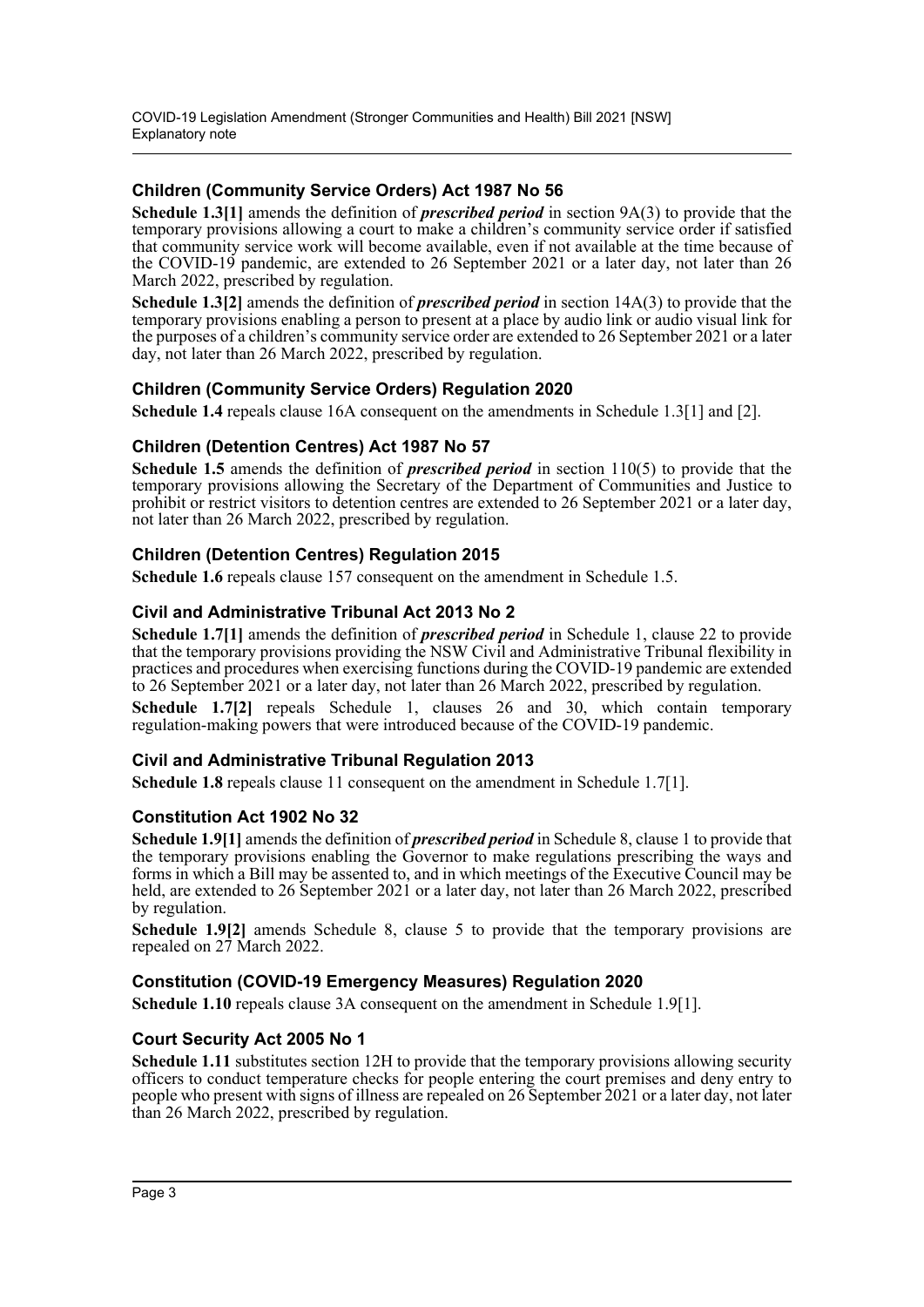COVID-19 Legislation Amendment (Stronger Communities and Health) Bill 2021 [NSW] Explanatory note

#### **Court Security Regulation 2016**

**Schedule 1.12** repeals clause 7A consequent on the amendment in Schedule 1.11.

#### **Crimes (Administration of Sentences) Act 1999 No 93**

**Schedule 1.13** amends the definition of *prescribed period* in section 274 to provide that the temporary provisions allowing the Commissioner of Corrective Services to prohibit or restrict visitors to correctional premises, or grant parole to inmates of prescribed classes, are extended to 26 September 2021 or a later day, not later than 26 March 2022, prescribed by regulation.

#### **Crimes (Administration of Sentences) Regulation 2014**

**Schedule 1.14** repeals clause 329A consequent on the amendment in Schedule 1.13.

#### **Criminal Procedure Act 1986 No 209**

**Schedule 1.15[1]** repeals Chapter 7, Part 5, Division 5, which contains temporary regulation-making powers that were introduced because of the COVID-19 pandemic.

**Schedule 1.15[2]** substitutes section 367 to provide that the temporary provisions providing for the following matters are repealed on 26 September 2021 or a later day, not later than 26 March 2022, prescribed by regulation—

- (a) the making and use of pre-recorded evidence in criminal proceedings,
- (b) judge alone trials,
- (c) written pleas by an accused person who has been granted or refused bail or in relation to whom bail has been dispensed with.

#### **Criminal Procedure Regulation 2017**

**Schedule 1.16** repeals clause 120 consequent on the amendment in Schedule 1.15[2].

#### **Evidence (Audio and Audio Visual Links) Act 1998 No 105**

**Schedule 1.17** amends the definition of *prescribed period* in section 22C(9) to provide that the temporary provisions facilitating the increased use of audio and audio visual links in court to reduce the need for court attendances are extended to 26 September 2021 or a later day, not later than 26 March 2022, prescribed by regulation.

#### **Evidence (Audio and Audio Visual Links) Regulation 2015**

**Schedule 1.18** repeals clause 4B consequent on the amendment in Schedule 1.17.

#### **Interpretation Act 1987 No 15**

**Schedule 1.19[1]** substitutes section 84(3) and (4) to—

- (a) enable a person to agree to extend, suspend or waive a period to a day no later than to 26 September 2021 or a later day, not later than 26 March 2022, prescribed by regulation, and
- (b) enable a person to agree that a thing be done, or not done, by a day no later than to 26 September 2021 or a later day, not later than 26 March 2022, prescribed by regulation.

**Schedule 1.19[2]** substitutes section 90 to repeal sections 85, 86, 87(2) and (3), 88 and 89 on 26 March 2021 and the remainder of Part 12 on 26 September 2021 or a later day, not later than 26 March 2022, prescribed by regulation.

#### **Jury Act 1977 No 18**

**Schedule 1.20** amends section 25(6) to provide that the temporary provisions allowing the sheriff to exempt persons summoned for jury selection for trials or coronial inquests based on health and safety considerations are repealed on 26 September 2021 or a later day, not later than 26 March 2022, prescribed by regulation.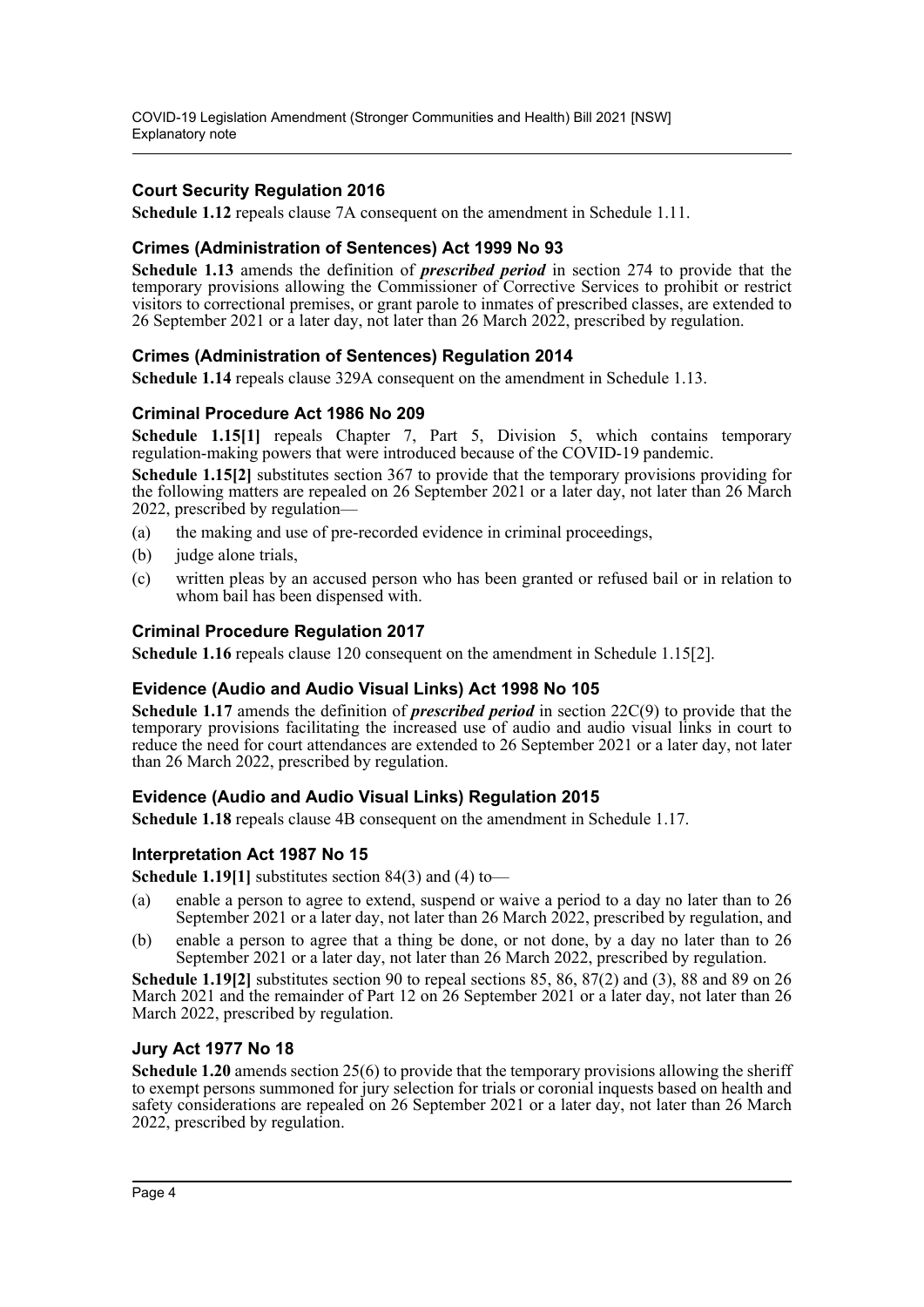#### **Jury Regulation 2015**

**Schedule 1.21** repeals clause 4B consequent on the amendment in Schedule 1.20.

#### **Private Health Facilities Act 2007 No 9**

**Schedule 1.22** substitutes section 70(3) to provide that the temporary provisions that allow the Secretary to exempt a licensee, or class of licensees, from particular conditions imposed on a licence or particular requirements if reasonably required because of the COVID-19 pandemic are repealed on 26 September 2021 or a later day, not later than 26 March 2022, prescribed by regulation.

#### **Public Health Act 2010 No 127**

**Schedule 1.23[1]** repeals sections 63(2C), 64(8), 71A(4), 112(3) and 118(8), consequent on the amendment in Schedule 1.23[2].

**Schedule 1.23[2]** inserts proposed section 135 to provide that the COVID-19 emergency measures provisions, being sections  $63(2A)$  and  $(2B)$ ,  $64(7)$ ,  $71A$ ,  $112(2)$  and  $118(6)$  and  $(7)$ , are repealed on 26 September 2021 or a later day, not later than 26 March 2022, prescribed by regulation.

#### **Sheriff Act 2005 No 6**

**Schedule 1.24** amends the definition of *prescribed period* in section 7C(14) to provide that the temporary provisions enabling sheriff's officers to exercise particular powers to assist agencies in connection with the COVID-19 response, including issuing directions to leave or remain in premises or refrain from specified conduct, and powers of entry and arrest for failure to comply with a direction or to prevent or stop assault or property damage, are extended to 26 September 2021 or a later day, not later than 26 March 2022, prescribed by regulation.

#### **Sheriff Regulation 2016**

**Schedule 1.25** repeals clause 5A consequent on the amendment in Schedule 1.24.

## **Schedule 2 Amendment of Mental Health and Cognitive Impairment Forensic Provisions Act 2020 No 12**

**Schedule 2[1]** omits section 9(2) to remove the unintended consequence of the reference to applications in that subsection triggering the processes under the *Local Court Act 2007* relating to the commencement of proceedings in the Local Court when making orders relating to diversion of an accused person in the Local Court.

**Schedule 2[2]** amends section 77 to clarify that the Mental Health Review Tribunal's power to extend a statutory review period applies only to mandatory reviews for forensic patients, mandatory reviews for correctional patients and reviews of persons in custody who are subject to community treatment orders.

**Schedule 2[3]** inserts proposed Schedule 2, clause 7A to provide that the relevant provisions of the *Mental Health (Forensic Provisions) Act 1990* (the *former Act*) continue to apply to criminal proceedings in the Supreme Court and District Court that were commenced before the commencement of the *Mental Health and Cognitive Impairment Forensic Provisions Act 2020* (the *new Act*) and in which the court had imposed a limiting term in respect of the accused person.

**Schedule 2[4]** substitutes Schedule 1, clause 8 to clarify that the relevant provisions of the former Act continue to apply to summary proceedings before a Magistrate that were commenced before the commencement of the new Act.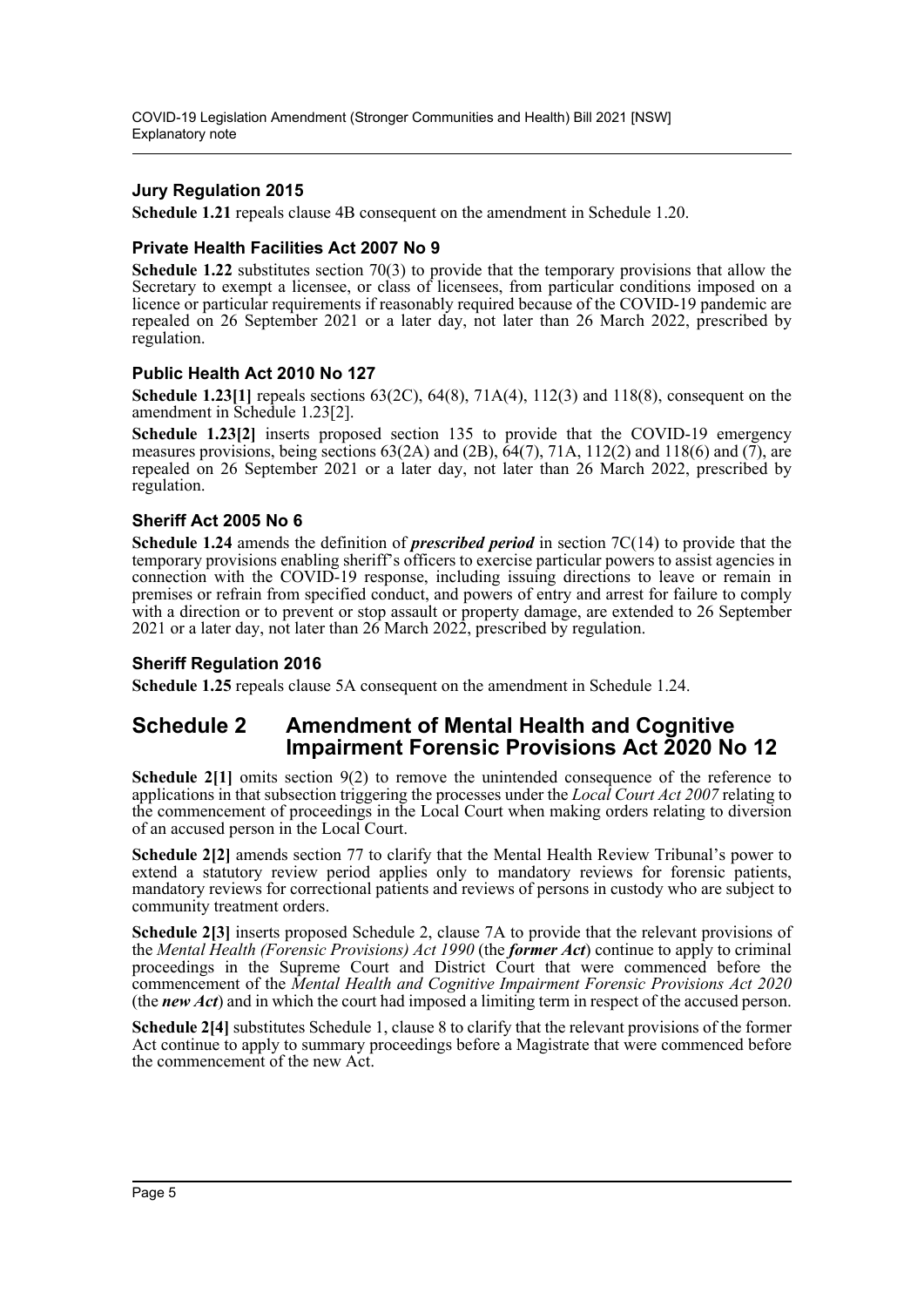## **Schedule 3 Repeal of Mental Health (Forensic Provisions) Amendment (Victims) Act 2018 No 85**

**Schedule 3** repeals the *Mental Health (Forensic Provisions) Amendment (Victims) Act 2018* (the *amending Act*). The only remaining amendment contained in the amending Act is to the *Mental Health (Forensic Provisions) Act 1990*, which has been substantively replaced with the new Act *Mental Health and Cognitive Impairment Forensic Provisions Act 2020*. The substance of the amendment has been included in the new Act.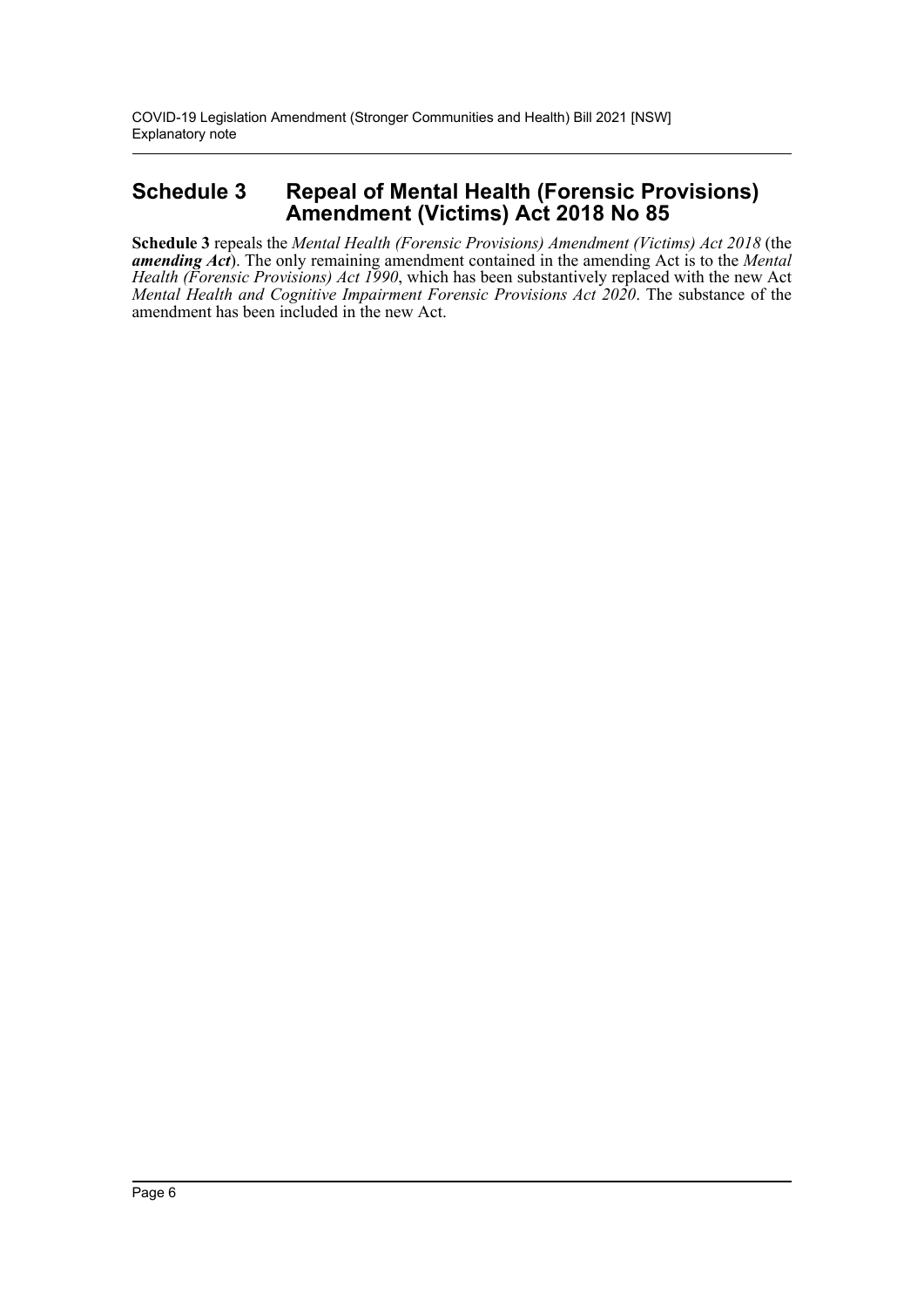First print



New South Wales

# **COVID-19 Legislation Amendment (Stronger Communities and Health) Bill 2021**

## **Contents**

|                                                                                                         | Page |
|---------------------------------------------------------------------------------------------------------|------|
| Name of Act                                                                                             | 2    |
| Commencement                                                                                            |      |
| Amendment of Acts and instruments relating to COVID-19<br>emergency measures                            | 3    |
| <b>Amendment of Mental Health and Cognitive Impairment Forensic</b><br><b>Provisions Act 2020 No 12</b> | 8    |
| Repeal of Mental Health (Forensic Provisions) Amendment<br>(Victims) Act 2018 No 85                     | 9    |
|                                                                                                         |      |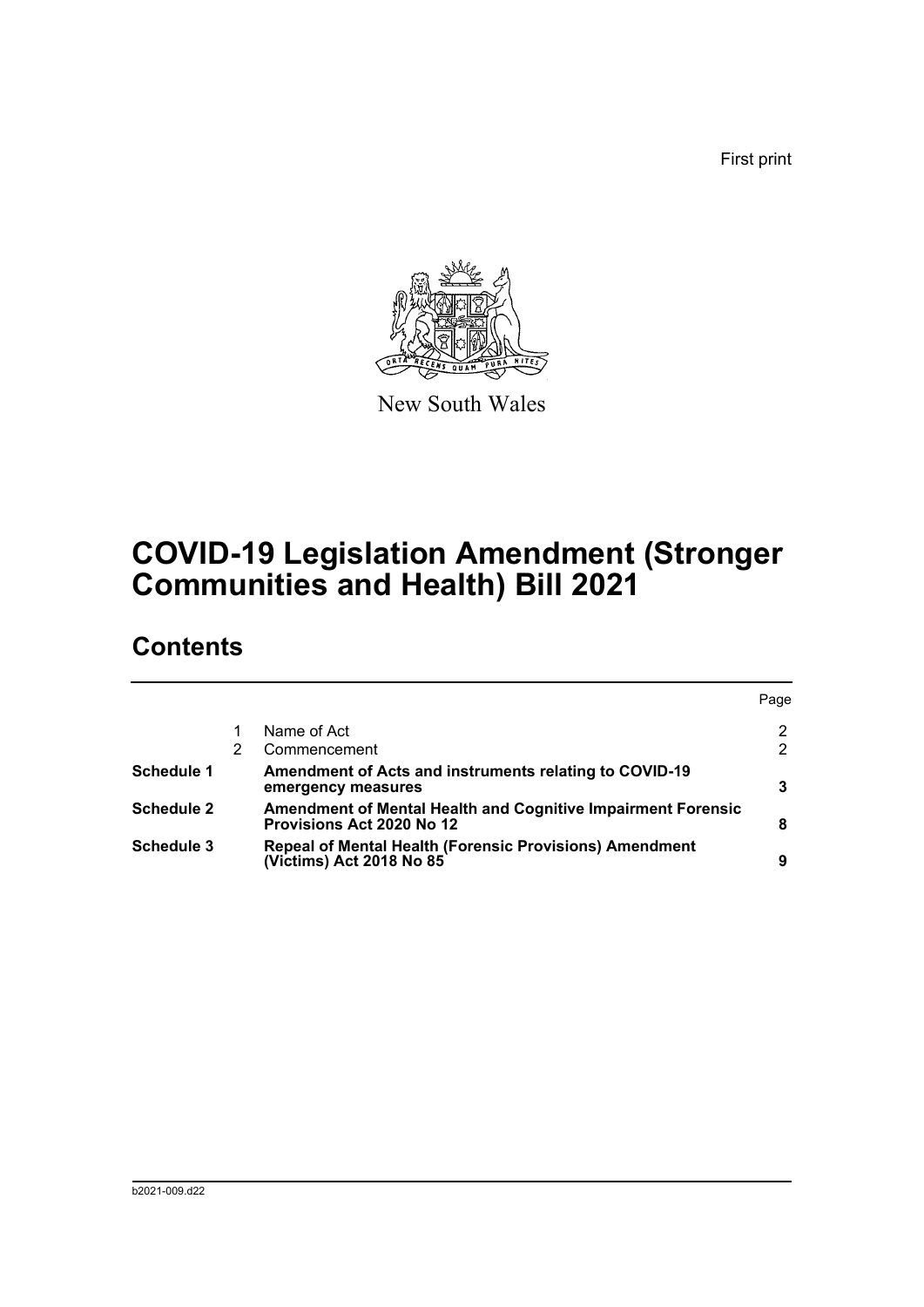

New South Wales

# **COVID-19 Legislation Amendment (Stronger Communities and Health) Bill 2021**

No , 2021

## **A Bill for**

An Act to amend a number of Acts and instruments to extend emergency measures implemented as a result of the COVID-19 pandemic; to amend the *Mental Health and Cognitive Impairment Forensic Provisions Act 2020* for particular purposes; and to repeal the *Mental Health (Forensic Provisions) Amendment (Victims) Act 2018*.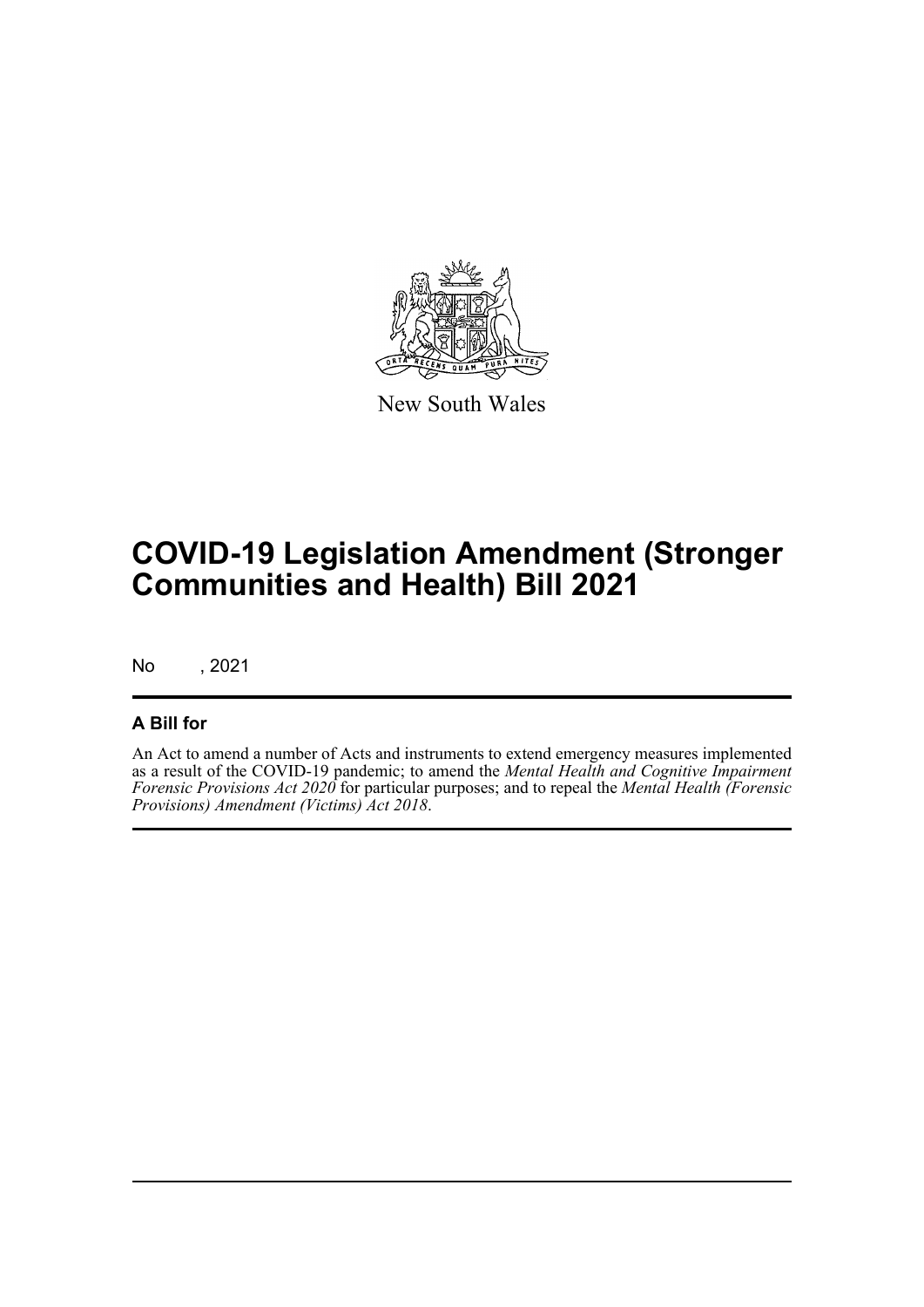COVID-19 Legislation Amendment (Stronger Communities and Health) Bill 2021 [NSW]

<span id="page-8-1"></span><span id="page-8-0"></span>

|     | The Legislature of New South Wales enacts—                                                      |        |
|-----|-------------------------------------------------------------------------------------------------|--------|
|     | Name of Act                                                                                     | 2      |
|     | This Act is the COVID-19 Legislation Amendment (Stronger Communities and<br>Health) Act 2021.   | 3<br>4 |
|     | Commencement                                                                                    | 5      |
| (1) | This Act, except as provided by subsection (2), commences on the date of assent to<br>this Act. | 6      |
|     |                                                                                                 |        |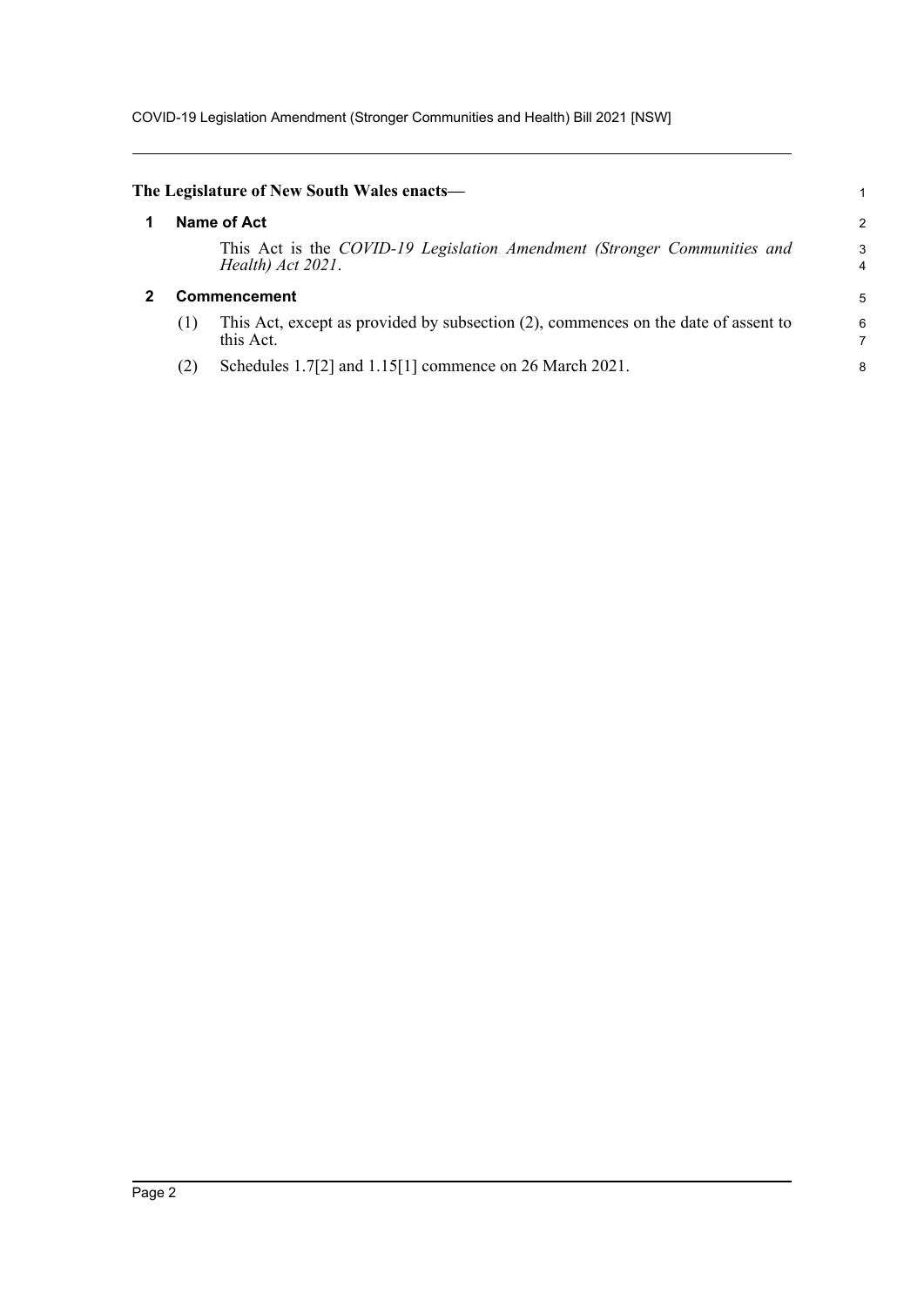<span id="page-9-0"></span>

|       | <b>Schedule 1</b><br><b>Amendment of Acts and instruments relating to</b><br><b>COVID-19 emergency measures</b> | $\mathbf{1}$<br>$\overline{2}$ |
|-------|-----------------------------------------------------------------------------------------------------------------|--------------------------------|
| 1.1   | Child Protection (Working with Children) Act 2012 No 51                                                         | 3                              |
|       | Section 54 Duration of clearances-response to COVID-19 pandemic                                                 | 4                              |
|       | Omit section 54(2). Insert instead-                                                                             | 5                              |
|       | This section is repealed on-<br>(2)                                                                             | 6                              |
|       | 26 September 2021, or<br>(a)                                                                                    | $\overline{7}$                 |
|       | (b)<br>a later day, not later than 26 March 2022, prescribed by the regulations.                                | 8                              |
| 1.2   | <b>Child Protection (Working with Children) Regulation 2013</b>                                                 | 9                              |
|       | Clause 19A COVID-19 pandemic-repeal of special provisions                                                       | 10                             |
|       | Omit the clause.                                                                                                | 11                             |
| 1.3   | <b>Children (Community Service Orders) Act 1987 No 56</b>                                                       | 12                             |
| [1]   | Section 9A COVID-19 pandemic-availability of work                                                               | 13                             |
|       | Omit the definition of <i>prescribed period</i> from section $9A(3)$ . Insert instead—                          | 14                             |
|       | <i>prescribed period</i> means the period-                                                                      | 15                             |
|       | starting on the commencement of this section, and<br>(a)                                                        | 16                             |
|       | ending on-<br>(b)                                                                                               | 17                             |
|       | 26 September 2021, or<br>(i)<br>a later day, not later than 26 March 2022, prescribed by the<br>(ii)            | 18<br>19                       |
|       | regulations.                                                                                                    | 20                             |
| $[2]$ | Section 14A COVID-19 pandemic-presentation for work                                                             | 21                             |
|       | Omit the definition of <i>prescribed period</i> from section $14A(3)$ . Insert instead—                         | 22                             |
|       | <i>prescribed period</i> means the period—                                                                      | 23                             |
|       | starting on the commencement of this section, and<br>(a)                                                        | 24                             |
|       | ending on-<br>(b)<br>26 September 2021, or<br>(i)                                                               | 25<br>26                       |
|       | a later day, not later than 26 March 2022, prescribed by the<br>(ii)                                            | 27                             |
|       | regulations.                                                                                                    | 28                             |
| 1.4   | <b>Children (Community Service Orders) Regulation 2020</b>                                                      | 29                             |
|       | Clause 16A COVID-19 pandemic-extension of prescribed period                                                     | 30                             |
|       | Omit the clause.                                                                                                | 31                             |
| 1.5   | <b>Children (Detention Centres) Act 1987 No 57</b>                                                              | 32                             |
|       | Section 110 Visits to detention centres during COVID-19 pandemic                                                | 33                             |
|       | Omit the definition of <i>prescribed period</i> from section $110(5)$ . Insert instead—                         | 34                             |
|       | <i>prescribed period</i> means the period—                                                                      | 35                             |
|       | starting on the commencement of this section, and<br>(a)                                                        | 36                             |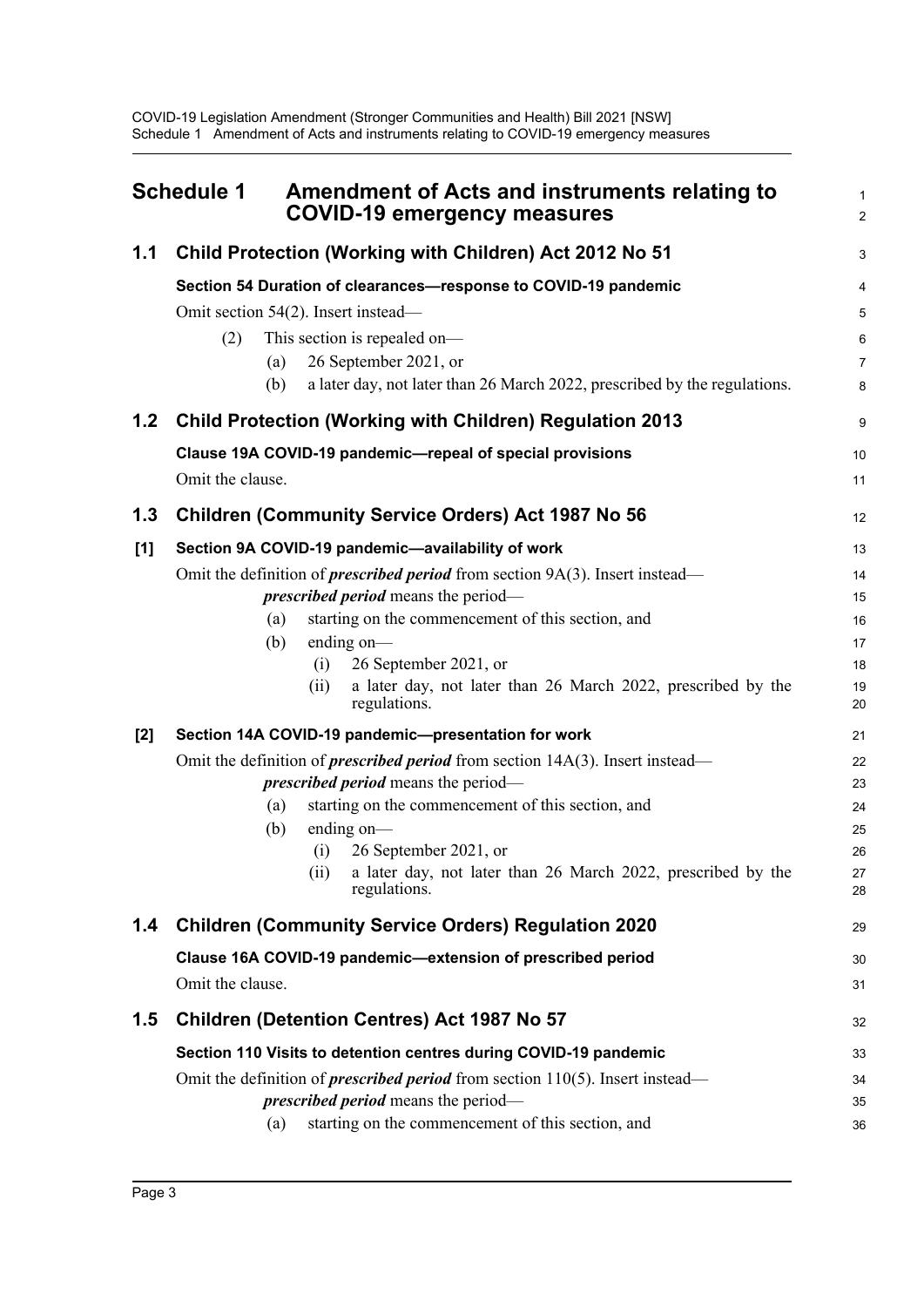|       | (b)<br>ending $on$ —<br>26 September 2021, or<br>(i)<br>a later day, not later than 26 March 2022, prescribed by the<br>(ii)  | $\mathbf 1$<br>$\overline{2}$<br>$\mathbf{3}$ |
|-------|-------------------------------------------------------------------------------------------------------------------------------|-----------------------------------------------|
|       | regulations.                                                                                                                  | 4                                             |
| 1.6   | <b>Children (Detention Centres) Regulation 2015</b>                                                                           | 5                                             |
|       | Clause 157 COVID-19 pandemic-extension of prescribed period<br>Omit the clause.                                               | $6\phantom{1}6$<br>$\overline{7}$             |
|       |                                                                                                                               |                                               |
| 1.7   | Civil and Administrative Tribunal Act 2013 No 2                                                                               | 8                                             |
| [1]   | Schedule 1 Savings, transitional and other provisions                                                                         | 9                                             |
|       | Omit the definition of <i>prescribed period</i> from clause 22. Insert instead—<br><i>prescribed period</i> means the period- | 10<br>11                                      |
|       | starting on the commencement of this Part, and<br>(a)                                                                         | 12                                            |
|       | (b)<br>ending on-                                                                                                             | 13                                            |
|       | 26 September 2021, or<br>(i)                                                                                                  | 14                                            |
|       | a later day, not later than 26 March 2022, prescribed by the<br>(ii)<br>regulations.                                          | 15<br>16                                      |
| $[2]$ | Schedule 1, clauses 26 and 30                                                                                                 | 17                                            |
|       | Omit the clauses.                                                                                                             | 18                                            |
| 1.8   | <b>Civil and Administrative Tribunal Regulation 2013</b>                                                                      | 19                                            |
|       | Clause 11 COVID-19 pandemic-extension of prescribed period                                                                    | 20                                            |
|       | Omit the clause.                                                                                                              | 21                                            |
| 1.9   | <b>Constitution Act 1902 No 32</b>                                                                                            | 22                                            |
| [1]   | Schedule 8 Special provisions for COVID-19 pandemic                                                                           | 23                                            |
|       | Omit the definition of <i>prescribed period</i> from clause 1. Insert instead—                                                | 24                                            |
|       | <i>prescribed period</i> means the period—                                                                                    | 25                                            |
|       | starting on the commencement of this Schedule, and<br>(a)                                                                     | 26                                            |
|       | (b)<br>ending on-<br>(i)<br>26 September 2021, or                                                                             | 27<br>28                                      |
|       | a later day, not later than 26 March 2022, prescribed by the<br>(ii)<br>regulations.                                          | 29<br>30                                      |
| $[2]$ | Schedule 8, clause 5                                                                                                          | 31                                            |
|       | Omit "12 months after the commencement of this Schedule".                                                                     | 32                                            |
|       | Insert instead "on 27 March 2022".                                                                                            | 33                                            |
|       | 1.10 Constitution (COVID-19 Emergency Measures) Regulation 2020                                                               | 34                                            |
|       | Clause 3A COVID-19 pandemic-extension of prescribed period                                                                    | 35                                            |
|       | Omit the clause.                                                                                                              | 36                                            |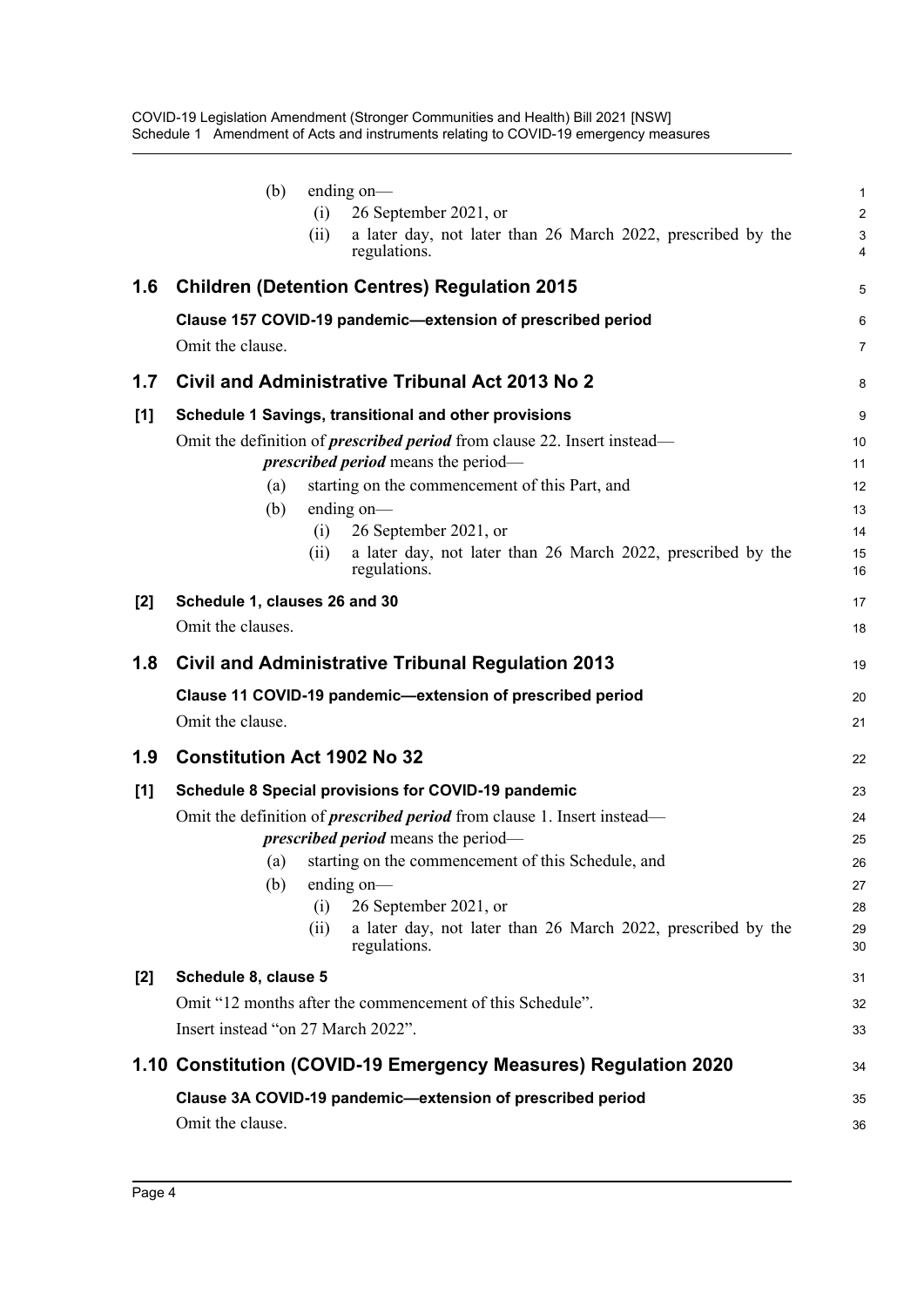| 1.11 Court Security Act 2005 No 1                                                   | $\mathbf 1$     |
|-------------------------------------------------------------------------------------|-----------------|
| <b>Section 12H</b>                                                                  | $\overline{2}$  |
| Omit the section. Insert instead—                                                   | 3               |
| 12H<br><b>Repeal of Division</b>                                                    | 4               |
| This Division is repealed on-                                                       | 5               |
| 26 September 2021, or<br>(a)                                                        | $6\phantom{1}6$ |
| a later day, not later than 26 March 2022, prescribed by the regulations.<br>(b)    | $\overline{7}$  |
| 1.12 Court Security Regulation 2016                                                 | 8               |
| Clause 7A COVID-19 pandemic-repeal of special provisions                            | 9               |
| Omit the clause.                                                                    | 10              |
| 1.13 Crimes (Administration of Sentences) Act 1999 No 93                            | 11              |
| <b>Section 274 Definitions</b>                                                      | 12              |
| Omit the definition of <i>prescribed period</i> from section 274. Insert instead—   | 13              |
| <i>prescribed period</i> means the period—                                          | 14              |
| starting on the commencement of this Part, and<br>(a)                               | 15              |
| ending on-<br>(b)                                                                   | 16              |
| 26 September 2021, or<br>(i)                                                        | 17              |
| a later day, not later than 26 March 2022, prescribed by the<br>(i)<br>regulations. | 18<br>19        |
| 1.14 Crimes (Administration of Sentences) Regulation 2014                           | 20              |
| Clause 329A COVID-19 pandemic-extension of prescribed period                        | 21              |
| Omit the clause.                                                                    | 22              |
| 1.15 Criminal Procedure Act 1986 No 209                                             | 23              |
| <b>Chapter 7 Miscellaneous</b><br>[1]                                               | 24              |
| Omit Division 5 of Part 5 of Chapter 7.                                             | 25              |
| Section 367<br>$[2]$                                                                | 26              |
| Omit the section. Insert instead-                                                   | 27              |
| <b>Repeal of Part</b><br>367                                                        | 28              |
| This Part is repealed on-                                                           | 29              |
| 26 September 2021, or<br>(a)                                                        | 30              |
| a later day, not later than 26 March 2022, prescribed by the regulations.<br>(b)    | 31              |
| 1.16 Criminal Procedure Regulation 2017                                             | 32              |
| Clause 120 COVID-19 pandemic-repeal of special provisions                           | 33              |
| Omit the clause.                                                                    | 34              |
|                                                                                     |                 |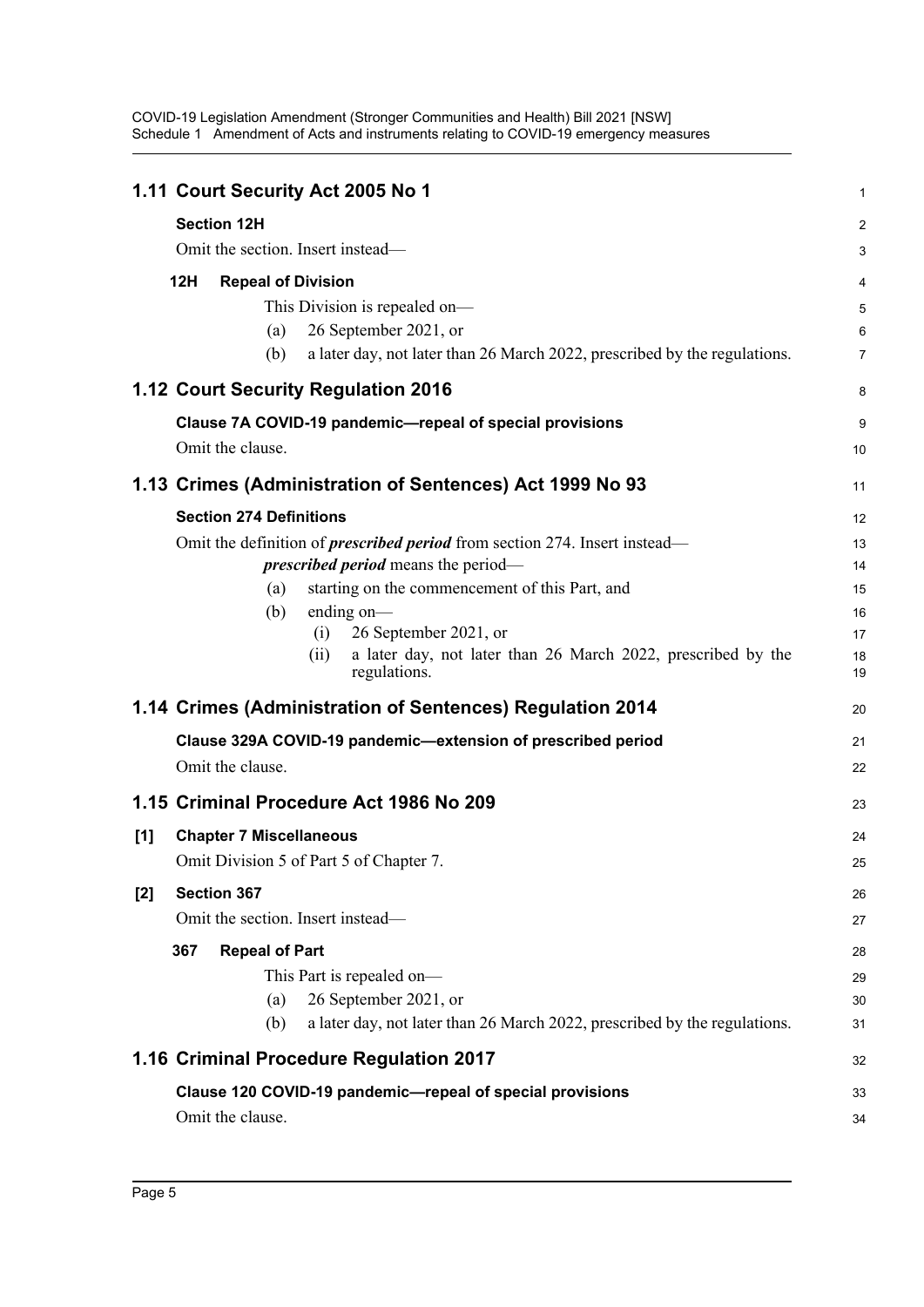|       |                                           |                   |                       | 1.17 Evidence (Audio and Audio Visual Links) Act 1998 No 105                                                                                                                                                                | 1              |  |  |
|-------|-------------------------------------------|-------------------|-----------------------|-----------------------------------------------------------------------------------------------------------------------------------------------------------------------------------------------------------------------------|----------------|--|--|
|       |                                           |                   |                       | Section 22C COVID-19 pandemic-special provisions                                                                                                                                                                            | $\overline{2}$ |  |  |
|       |                                           |                   |                       | Omit the definition of <i>prescribed period</i> from section $22C(9)$ . Insert instead—                                                                                                                                     | 3              |  |  |
|       |                                           |                   |                       | <i>prescribed period</i> means the period—                                                                                                                                                                                  | $\overline{4}$ |  |  |
|       |                                           |                   | (a)                   | starting on the commencement of this section, and                                                                                                                                                                           | 5              |  |  |
|       |                                           |                   | (b)                   | ending on $-$                                                                                                                                                                                                               | 6              |  |  |
|       |                                           |                   |                       | 26 September 2021, or<br>(i)<br>a later day, not later than 26 March 2022, prescribed by the                                                                                                                                | $\overline{7}$ |  |  |
|       |                                           |                   |                       | (ii)<br>regulations.                                                                                                                                                                                                        | 8<br>9         |  |  |
|       |                                           |                   |                       | 1.18 Evidence (Audio and Audio Visual Links) Regulation 2015                                                                                                                                                                | 10             |  |  |
|       |                                           |                   |                       | Clause 4B COVID-19 pandemic-extension of prescribed period                                                                                                                                                                  | 11             |  |  |
|       |                                           | Omit the clause.  |                       |                                                                                                                                                                                                                             | 12             |  |  |
|       |                                           |                   |                       | 1.19 Interpretation Act 1987 No 15                                                                                                                                                                                          | 13             |  |  |
|       |                                           |                   |                       |                                                                                                                                                                                                                             |                |  |  |
| [1]   |                                           |                   |                       | Section 84 Power of person to modify statutory time periods                                                                                                                                                                 | 14             |  |  |
|       |                                           |                   |                       | Omit subsections (3) and (4). Insert instead—                                                                                                                                                                               | 15             |  |  |
|       |                                           | (3)               |                       | If a period is extended, suspended or waived under subsection (2), the period<br>may only be extended, suspended or waived to a day that is no later than—                                                                  | 16<br>17       |  |  |
|       |                                           |                   | (a)                   | 26 September 2021, or                                                                                                                                                                                                       | 18             |  |  |
|       |                                           |                   | (b)                   | a later day, not later than 26 March 2022, prescribed by the regulations.                                                                                                                                                   | 19             |  |  |
|       |                                           | (4)               |                       | If it is agreed under subsection $(2)$ that a thing may be done or omitted to be<br>done despite the expiry of a period, the day by which it is agreed the thing may<br>be done or omitted to be done may be no later than- | 20<br>21<br>22 |  |  |
|       |                                           |                   | (a)                   | 26 September 2021, or                                                                                                                                                                                                       | 23             |  |  |
|       |                                           |                   | (b)                   | a later day, not later than 26 March 2022, prescribed by the regulations.                                                                                                                                                   | 24             |  |  |
| $[2]$ |                                           | <b>Section 90</b> |                       |                                                                                                                                                                                                                             | 25             |  |  |
|       | Omit the section. Insert instead—         |                   |                       |                                                                                                                                                                                                                             |                |  |  |
|       | 90                                        |                   | <b>Repeal of Part</b> |                                                                                                                                                                                                                             | 27             |  |  |
|       |                                           | (1)               |                       | This Part, except as provided by subsection $(2)$ , is repealed on-                                                                                                                                                         | 28             |  |  |
|       |                                           |                   | (a)                   | 26 September 2021, or                                                                                                                                                                                                       | 29             |  |  |
|       |                                           |                   | (b)                   | a later day, not later than 26 March 2022, prescribed by the regulations.                                                                                                                                                   | 30             |  |  |
|       |                                           | (2)               | 2021.                 | Sections 85, 86, 87(2) and (3), 88 and 89 are repealed at the end of 26 March                                                                                                                                               | 31<br>32       |  |  |
|       | 1.20 Jury Act 1977 No 18                  |                   |                       |                                                                                                                                                                                                                             |                |  |  |
|       | Section 25 Selection of jurors by sheriff |                   |                       |                                                                                                                                                                                                                             |                |  |  |
|       | Omit section 25(6). Insert instead—       |                   |                       |                                                                                                                                                                                                                             |                |  |  |
|       |                                           | (6)               |                       | This subsection and subsections $(4)$ and $(5)$ are repealed on—                                                                                                                                                            | 36             |  |  |
|       |                                           |                   | (a)                   | 26 September 2021, or                                                                                                                                                                                                       | 37             |  |  |
|       |                                           |                   | (b)                   | a later day, not later than 26 March 2022, prescribed by the regulations.                                                                                                                                                   | 38             |  |  |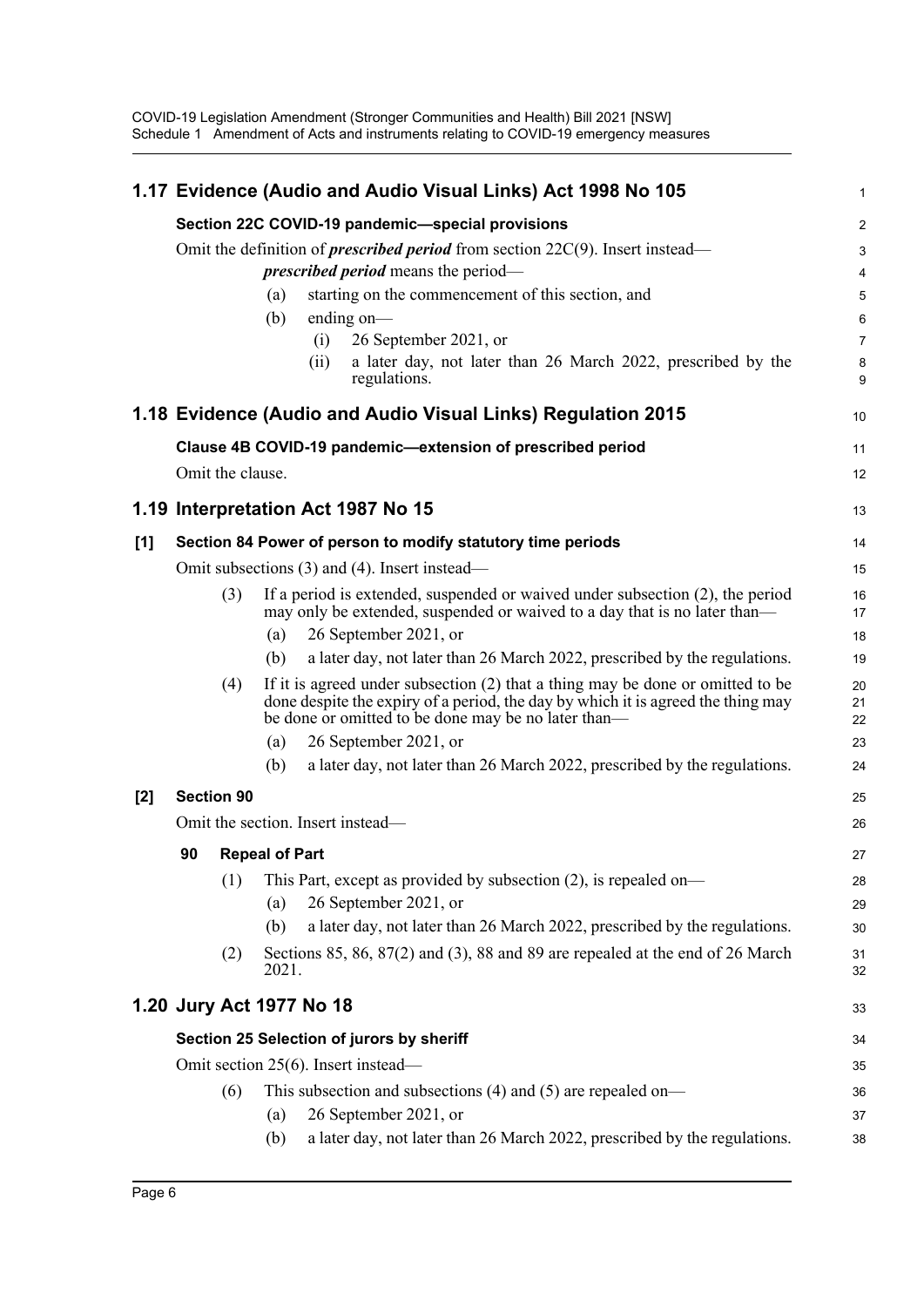|       |                                                                                         |                       |     | 1.21 Jury Regulation 2015                                                                                                                   | 1              |  |  |  |
|-------|-----------------------------------------------------------------------------------------|-----------------------|-----|---------------------------------------------------------------------------------------------------------------------------------------------|----------------|--|--|--|
|       |                                                                                         |                       |     | Clause 4B COVID-19 pandemic-repeal of special provisions                                                                                    | $\overline{c}$ |  |  |  |
|       |                                                                                         | Omit the clause.      |     |                                                                                                                                             | 3              |  |  |  |
|       |                                                                                         |                       |     | 1.22 Private Health Facilities Act 2007 No 9                                                                                                | 4              |  |  |  |
|       | <b>Section 70 Exemptions during COVID-19 pandemic</b>                                   |                       |     |                                                                                                                                             |                |  |  |  |
|       |                                                                                         |                       |     | Omit section 70(3). Insert instead—                                                                                                         | 6              |  |  |  |
|       |                                                                                         | (3)                   |     | This section is repealed on-                                                                                                                | 7              |  |  |  |
|       |                                                                                         |                       | (a) | 26 September 2021, or                                                                                                                       | 8              |  |  |  |
|       |                                                                                         |                       | (b) | a later day, not later than 26 March 2022, prescribed by the regulations.                                                                   | 9              |  |  |  |
|       |                                                                                         |                       |     | 1.23 Public Health Act 2010 No 127                                                                                                          | 10             |  |  |  |
| [1]   |                                                                                         |                       |     | Sections 63(2C), 64(8), 71A(4), 112(3) and 118(8)                                                                                           | 11             |  |  |  |
|       |                                                                                         | Omit the subsections. |     |                                                                                                                                             | 12             |  |  |  |
| $[2]$ |                                                                                         | <b>Section 135</b>    |     |                                                                                                                                             | 13             |  |  |  |
|       |                                                                                         |                       |     | Insert after section 134—                                                                                                                   | 14             |  |  |  |
|       | 135                                                                                     |                       |     | <b>COVID-19 emergency measures</b>                                                                                                          | 15             |  |  |  |
|       |                                                                                         | (1)                   |     | The COVID-19 emergency measures provisions are repealed on-                                                                                 | 16             |  |  |  |
|       |                                                                                         |                       | (a) | 26 September 2021, or                                                                                                                       | 17             |  |  |  |
|       |                                                                                         |                       | (b) | a later day, not later than 26 March 2022, prescribed by the regulations.                                                                   | 18             |  |  |  |
|       |                                                                                         | (2)                   |     | In this section-                                                                                                                            | 19             |  |  |  |
|       |                                                                                         |                       |     | <b>COVID-19</b> emergency measures provisions means sections $63(2A)$ and $(2B)$ ,<br>64(7), 71A, $112(\overline{2})$ and $118(6)$ and (7). | 20<br>21       |  |  |  |
|       |                                                                                         |                       |     | 1.24 Sheriff Act 2005 No 6                                                                                                                  | 22             |  |  |  |
|       |                                                                                         |                       |     | Section 7C COVID-19 pandemic--powers when assisting in COVID-19 response                                                                    | 23             |  |  |  |
|       | Omit the definition of <i>prescribed period</i> from section $7C(14)$ . Insert instead— |                       |     |                                                                                                                                             |                |  |  |  |
|       |                                                                                         |                       |     | <i>prescribed period</i> means the period—                                                                                                  | 25             |  |  |  |
|       |                                                                                         |                       | (a) | starting on the commencement of this section, and                                                                                           | 26             |  |  |  |
|       |                                                                                         |                       | (b) | ending on-                                                                                                                                  | 27             |  |  |  |
|       |                                                                                         |                       |     | 26 September 2021, or<br>(i)                                                                                                                | 28             |  |  |  |
|       |                                                                                         |                       |     | a later day, not later than 26 March 2022, prescribed by the<br>(ii)<br>regulations.                                                        | 29<br>30       |  |  |  |
|       |                                                                                         |                       |     | 1.25 Sheriff Regulation 2016                                                                                                                | 31             |  |  |  |
|       |                                                                                         |                       |     | Clause 5A COVID-19 pandemic-extension of prescribed period                                                                                  | 32             |  |  |  |
|       |                                                                                         | Omit the clause.      |     |                                                                                                                                             | 33             |  |  |  |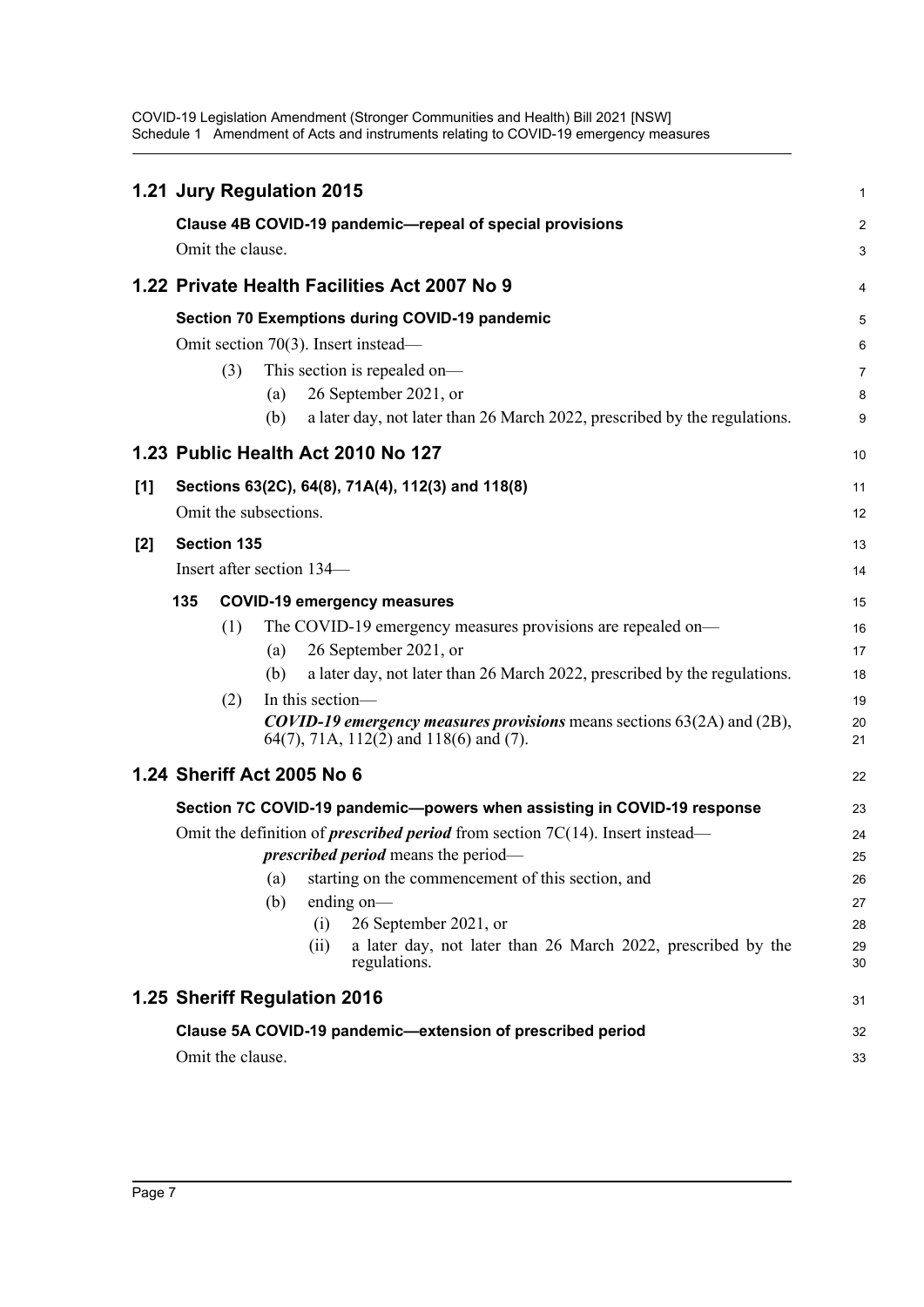<span id="page-14-0"></span>

| <b>Schedule 2</b> |                                                                  |                                     | <b>Amendment of Mental Health and Cognitive</b><br><b>Impairment Forensic Provisions Act 2020 No 12</b>                                                                                                                                                                                                  |                                |  |  |  |
|-------------------|------------------------------------------------------------------|-------------------------------------|----------------------------------------------------------------------------------------------------------------------------------------------------------------------------------------------------------------------------------------------------------------------------------------------------------|--------------------------------|--|--|--|
| [1]               | Section 9 Magistrate may make order at any time                  |                                     |                                                                                                                                                                                                                                                                                                          |                                |  |  |  |
|                   |                                                                  |                                     | Omit section $9(2)$ .                                                                                                                                                                                                                                                                                    | 4                              |  |  |  |
| [2]               |                                                                  |                                     | Section 77 Extension of mandatory review period                                                                                                                                                                                                                                                          | 5                              |  |  |  |
|                   |                                                                  | Omit section 77(1). Insert instead— |                                                                                                                                                                                                                                                                                                          |                                |  |  |  |
|                   |                                                                  | (1)                                 | The period within which the following reviews must be held may, on the<br>motion of the Tribunal or on the application of the forensic patient or<br>correctional patient or a designated carer or the principal care provider of the<br>patient, be extended by the Tribunal to a maximum of 12 months— | $\overline{7}$<br>8<br>9<br>10 |  |  |  |
|                   |                                                                  |                                     | a mandatory review of a forensic patient under section $78(d)$ , (e), (f) or<br>(a)<br>(g),                                                                                                                                                                                                              | 11<br>12                       |  |  |  |
|                   |                                                                  |                                     | a mandatory review of a correctional patient under section $91(b)$ ,<br>(b)                                                                                                                                                                                                                              | 13                             |  |  |  |
|                   |                                                                  |                                     | a review under section 100 of a person in custody who is subject to a<br>(c)<br>community treatment order.                                                                                                                                                                                               | 14<br>15                       |  |  |  |
| [3]               | Schedule 2 Savings, transitional and other provisions            |                                     |                                                                                                                                                                                                                                                                                                          |                                |  |  |  |
|                   | Insert after clause 7-                                           |                                     |                                                                                                                                                                                                                                                                                                          |                                |  |  |  |
|                   | 7A<br>Application of Part 2 of former Act to particular persons  |                                     |                                                                                                                                                                                                                                                                                                          |                                |  |  |  |
|                   |                                                                  | (1)                                 | Part 2 of the former Act is to continue to apply to existing proceedings as if the<br>former Act had not been repealed.                                                                                                                                                                                  | 19<br>20                       |  |  |  |
|                   |                                                                  | (2)                                 | In this clause—                                                                                                                                                                                                                                                                                          | 21                             |  |  |  |
|                   |                                                                  |                                     | <i>existing proceedings</i> means criminal proceedings—                                                                                                                                                                                                                                                  | 22                             |  |  |  |
|                   |                                                                  |                                     | in which the court has, before the commencement of this Act,<br>(a)<br>nominated a limiting term in respect of a person, and                                                                                                                                                                             | 23<br>24                       |  |  |  |
|                   |                                                                  |                                     | in which the court has not made an order under section 27 of the former<br>(b)<br>Act in relation to the person.                                                                                                                                                                                         | 25<br>26                       |  |  |  |
| [4]               | Schedule 2, clause 8                                             |                                     |                                                                                                                                                                                                                                                                                                          |                                |  |  |  |
|                   | Omit the clause. Insert instead-                                 |                                     |                                                                                                                                                                                                                                                                                                          |                                |  |  |  |
|                   | Application of Part 3 of former Act to existing proceedings<br>8 |                                     |                                                                                                                                                                                                                                                                                                          | 29                             |  |  |  |
|                   |                                                                  | (1)                                 | Part 3 of the former Act is to continue to apply to existing proceedings as if the<br>former Act had not been repealed.                                                                                                                                                                                  | 30<br>31                       |  |  |  |
|                   |                                                                  | (2)                                 | In this clause—                                                                                                                                                                                                                                                                                          | 32                             |  |  |  |
|                   |                                                                  |                                     | existing proceedings means criminal proceedings for which a court attendance<br>notice was issued before the commencement of this Act, even if another court<br>attendance notice is issued in relation to the proceedings after that<br>commencement.                                                   | 33<br>34<br>35<br>36           |  |  |  |